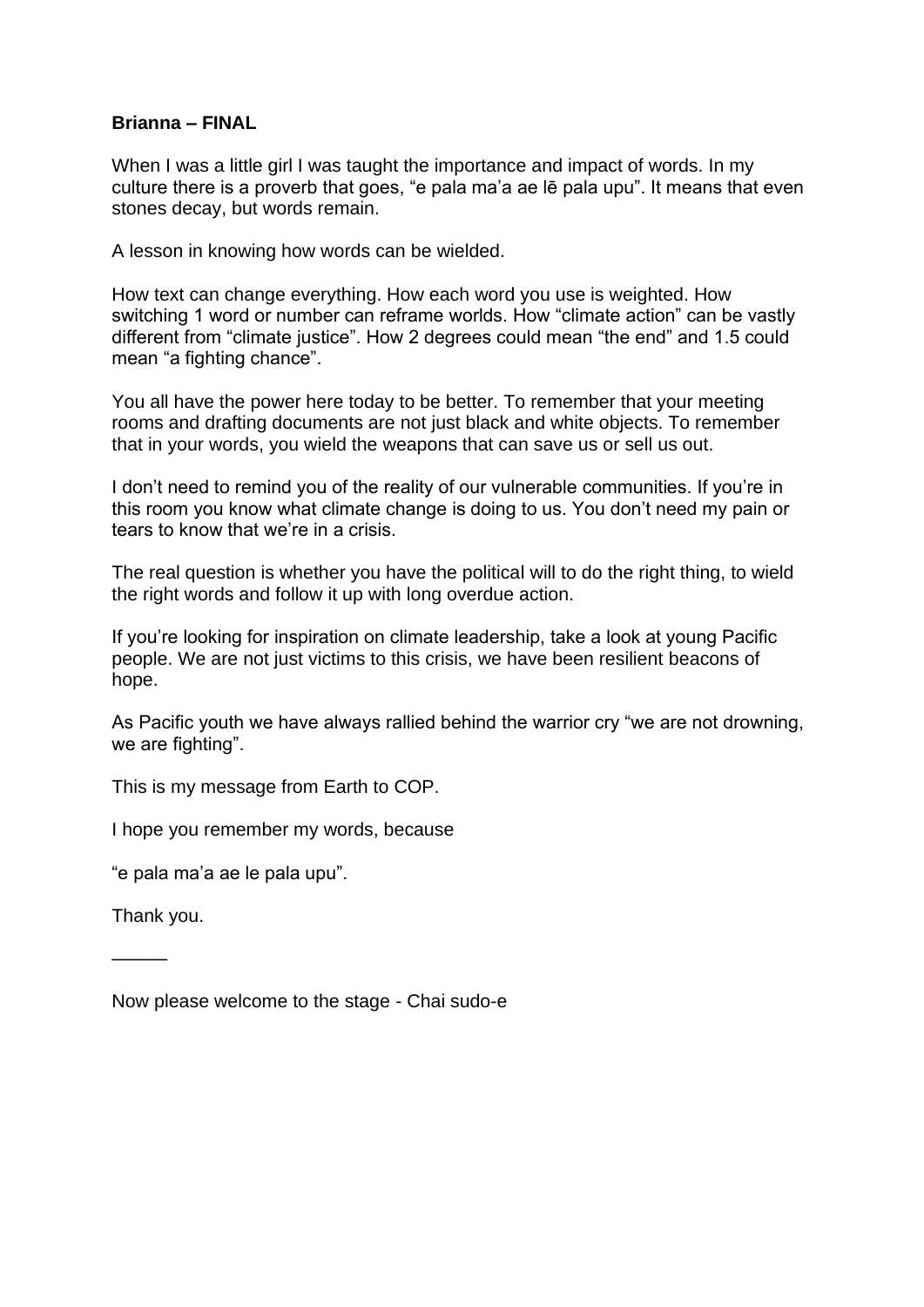## **Txai – FINAL**

My name is Txai Suruí. I am only 24, but my people have been living in the Amazon rainforest for at least six thousand years. My father, the great chief Almir Suruí taught me that we must listen to the stars, the moon, the wind, the animals, and the trees.

Today the climate is warming, the animals are disappearing, the rivers are dying, and our plants don't flower like they did before. The earth is speaking. She tells us that we have no more time.

A friend asked me: will we continue thinking that today's injuries can be resolved with ointments and painkillers, even though we know that tomorrow our wounds will only run deeper?

We need a different path with bold and global changes.

It's not 2030 or 2050, it is now!

While you're closing your eyes to reality, the land defender Ari Uru-eu-wau-wau, my friend since I was a kid, was murdered for protecting the forest.

Indigenous peoples are in the front line of the climate emergency, and we must be at the center of the decisions happening here. We have ideas to postpone the end of the world.

Let us stop emitting lies and fake promises; let us end the pollution of hollow words, and let us fight for a liveable future and present.

It is always necessary to believe that the dream is possible.

May our utopia be a future on earth.

Thank you.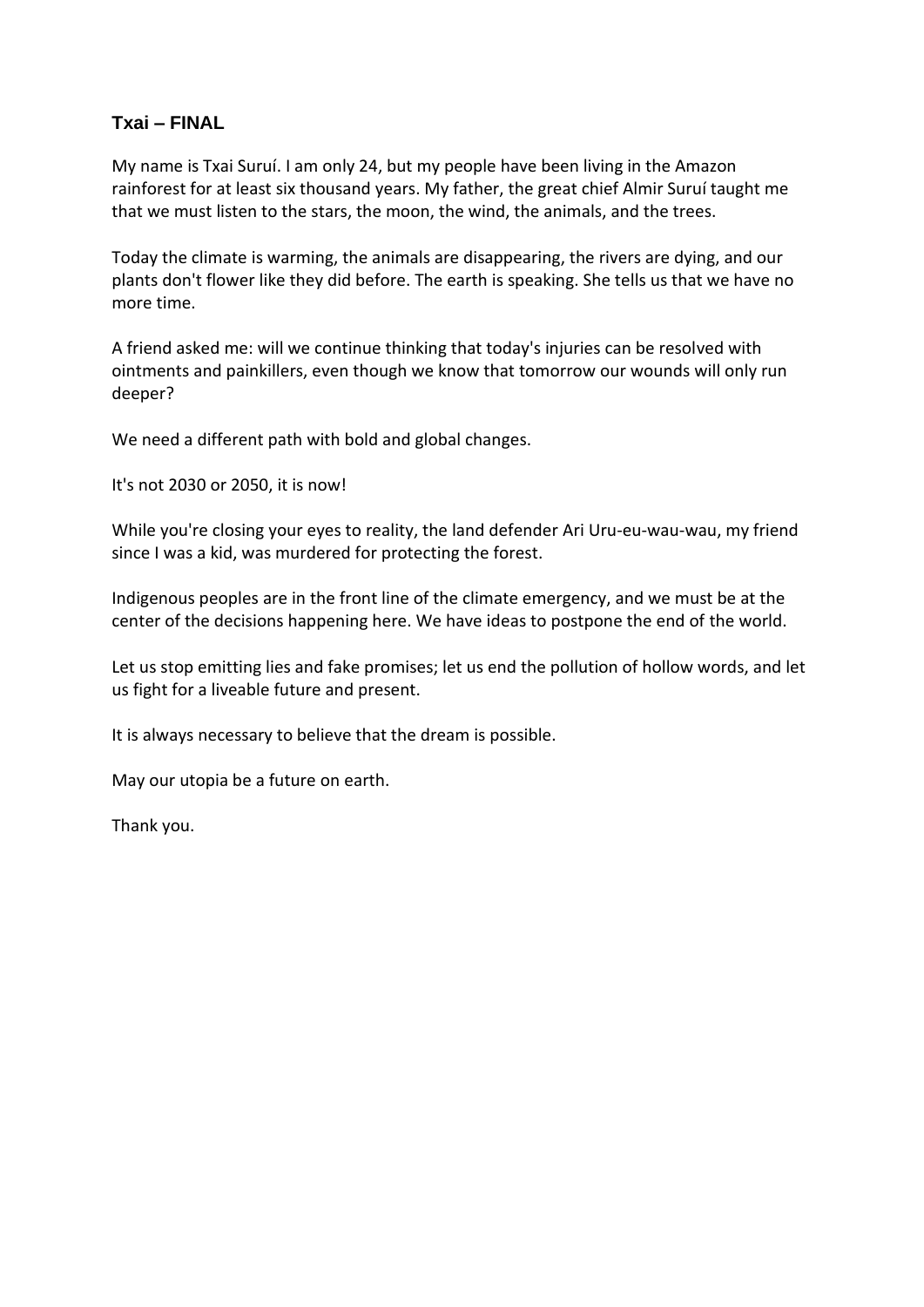## **Elizabeth – FINAL**

My name is Elizabeth Wathuti.

I am a youth climate activist from Kenya.

I have done a lot of soul-searching about what to say here today.

I have asked myself, over and over, what words might move you.

And then I realised that making my four minutes count does not rest solely on me.

My truth will only land if you have the grace to fully listen.

My story will only move you if you can open up your heart.

I can urge you to act at the pace and scale necessary - but, in the end, your will to act must come from deep within.

-------

I need to tell you what is happening in my home country.

Right now, as we sit comfortably here in this conference center in Glasgow, over 2 million of my fellow Kenyans are facing climate-related starvation.

In this past year, both of our rainy seasons have failed - and scientists say that it may be another 12 months before the waters return again.

Meanwhile, our rivers are running dry, our harvests are failing, our storehouses stand empty, our animals and people are dying.

I have seen, with my own eyes, three young children crying at the side of a dried up river, after walking 12 miles with their mother to find water.

Please open your hearts.

This is not only happening in Kenya.

Over the past few months, there have been deadly heat-waves and wildfires in Algeria and devastating floods in Uganda and Nigeria.

And there is more still to come.

By 2025 - in just 4 years' time - half of the world's population will be facing water scarcity.

By the time I'm 50, the climate crisis will have displaced 86 million people in Sub-Saharan Africa alone.